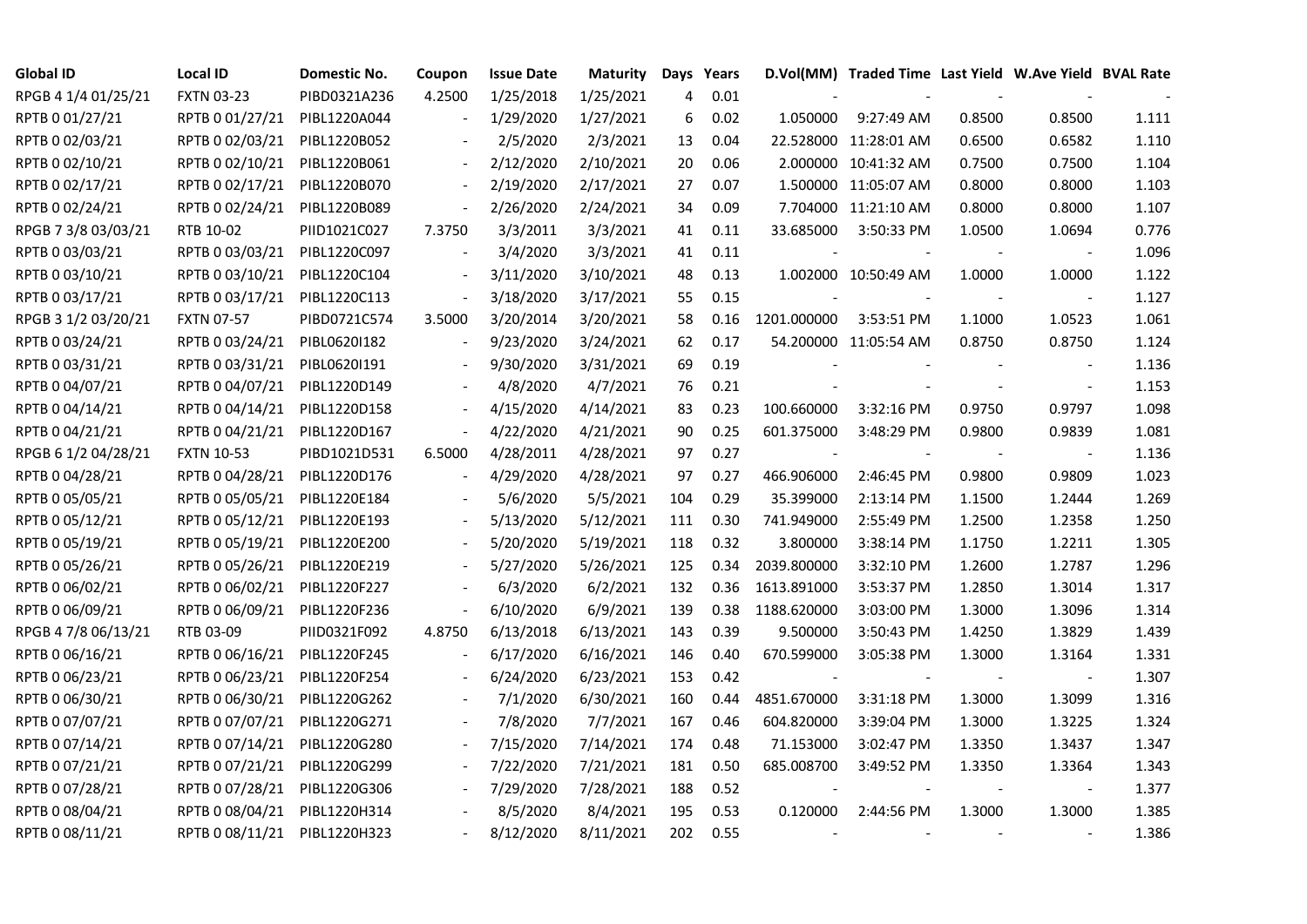| <b>Global ID</b>     | <b>Local ID</b>   | Domestic No. | Coupon                   | <b>Issue Date</b> | <b>Maturity</b> |     | Days Years |             | D.Vol(MM) Traded Time Last Yield W.Ave Yield BVAL Rate |        |                          |       |
|----------------------|-------------------|--------------|--------------------------|-------------------|-----------------|-----|------------|-------------|--------------------------------------------------------|--------|--------------------------|-------|
| RPTB 0 08/18/21      | RPTB 0 08/18/21   | PIBL1220H332 | $\overline{\phantom{a}}$ | 8/19/2020         | 8/18/2021       | 209 | 0.57       |             | 2.110000 10:45:39 AM                                   | 1.3750 | 1.3750                   | 1.406 |
| RPTB 0 08/25/21      | RPTB 0 08/25/21   | PIBL1220H341 |                          | 8/26/2020         | 8/25/2021       | 216 | 0.59       |             |                                                        |        |                          | 1.426 |
| RPTB 0 09/01/21      | RPTB 0 09/01/21   | PIBL1220I359 |                          | 9/2/2020          | 9/1/2021        | 223 | 0.61       |             |                                                        |        |                          | 1.425 |
| RPTB 0 09/08/21      | RPTB 0 09/08/21   | PIBL1220I368 |                          | 9/9/2020          | 9/8/2021        | 230 | 0.63       |             |                                                        |        |                          | 1.435 |
| RPTB 0 09/22/21      | RPTB 0 09/22/21   | PIBL1220I386 | $\blacksquare$           | 9/23/2020         | 9/22/2021       | 244 | 0.67       |             |                                                        |        |                          | 1.470 |
| RPTB 0 09/29/21      | RPTB 0 09/29/21   | PIBL1220I395 |                          | 9/30/2020         | 9/29/2021       | 251 | 0.69       |             |                                                        |        |                          | 1.482 |
| RPTB 0 10/06/21      | RPTB 0 10/06/21   | PIBL1220J401 |                          | 10/7/2020         | 10/6/2021       | 258 | 0.71       |             |                                                        |        | $\blacksquare$           | 1.429 |
| RPTB 0 10/13/21      | RPTB 0 10/13/21   | PIBL1220J410 |                          | 10/14/2020        | 10/13/2021      | 265 | 0.73       |             |                                                        |        |                          | 1.489 |
| RPGB 5 3/4 10/20/21  | RTB 10-03         | PIID1021J039 | 5.7500                   | 10/20/2011        | 10/20/2021      | 272 | 0.75       |             |                                                        |        |                          | 1.413 |
| RPTB 0 10/20/21      | RPTB 0 10/20/21   | PIBL1220J429 |                          | 10/21/2020        | 10/20/2021      | 272 | 0.75       |             |                                                        |        |                          | 1.531 |
| RPTB 0 10/27/21      | RPTB 0 10/27/21   | PIBL1220J438 |                          | 10/28/2020        | 10/27/2021      | 279 | 0.76       |             |                                                        |        |                          | 1.535 |
| RPTB 0 11/03/21      | RPTB 0 11/03/21   | PIBL1220K445 |                          | 11/4/2020         | 11/3/2021       | 286 | 0.78       | 1.000000    | 2:12:31 PM                                             | 1.4250 | 1.4250                   | 1.569 |
| RPTB 0 11/10/21      | RPTB 0 11/10/21   | PIBL1220K454 |                          | 11/11/2020        | 11/10/2021      | 293 | 0.80       |             |                                                        |        | $\blacksquare$           | 1.532 |
| RPTB 0 11/17/21      | RPTB 0 11/17/21   | PIBL1220K463 |                          | 11/18/2020        | 11/17/2021      | 300 | 0.82       |             |                                                        |        |                          | 1.544 |
| RPGB 5 3/4 11/24/21  | <b>FXTN 10-55</b> | PIBD1021K551 | 5.7500                   | 11/24/2011        | 11/24/2021      | 307 | 0.84       |             |                                                        |        |                          | 1.569 |
| RPTB 0 11/24/21      | RPTB 0 11/24/21   | PIBL1220K472 |                          | 11/25/2020        | 11/24/2021      | 307 | 0.84       |             |                                                        |        |                          | 1.521 |
| RPTB 0 12/01/21      | RPTB 0 12/01/21   | PIBL1220L480 |                          | 12/2/2020         | 12/1/2021       | 314 | 0.86       |             |                                                        |        |                          | 1.544 |
| RPTB 0 12/07/21      | RPTB 0 12/07/21   | PIBL1220L499 |                          | 12/9/2020         | 12/7/2021       | 320 | 0.88       |             |                                                        |        |                          | 1.539 |
| RPTB 0 12/15/21      | RPTB 0 12/15/21   | PIBL1220L505 |                          | 12/16/2020        | 12/15/2021      | 328 | 0.90       |             |                                                        |        |                          | 1.557 |
| RPTB 0 01/05/22      | RPTB 0 01/05/22   | PIBL1221A015 |                          | 1/6/2021          | 1/5/2022        | 349 | 0.96       | 22.630000   | 2:38:27 PM                                             | 1.5650 | 1.5728                   | 1.592 |
| RPTB 0 01/12/22      | RPTB 0 01/12/22   | PIBL1221A024 | $\overline{\phantom{a}}$ | 1/13/2021         | 1/12/2022       | 356 | 0.98       | 611.010000  | 2:57:22 PM                                             | 1.5750 | 1.5749                   | 1.582 |
| RPGB 63/8 01/19/22   | <b>FXTN 10-54</b> | PIBD1022G545 | 6.3750                   | 7/19/2011         | 1/19/2022       | 363 | 0.99       | 2.026469    | 2:38:10 PM                                             | 1.6100 | 1.6051                   | 1.472 |
| RPTB 0 01/19/22      | RPTB 0 01/19/22   | PIBL1221A033 |                          | 1/20/2021         | 1/19/2022       | 363 | 0.99       | 1045.973000 | 3:07:43 PM                                             | 1.5800 | 1.5797                   | 1.578 |
| RPGB 4 01/26/22      | <b>FXTN 05-74</b> | PIBD0522A747 | 4.0000                   | 1/26/2017         | 1/26/2022       | 370 | 1.01       | 2.500000    | 3:38:19 PM                                             | 1.5500 | 1.5700                   | 1.571 |
| RPGB 15 03/14/22     | <b>FXTN 20-02</b> | PIBD2022C021 | 15.0000                  | 3/14/2002         | 3/14/2022       | 417 | 1.14       |             |                                                        |        | $\overline{\phantom{a}}$ | 1.447 |
| RPGB 4 3/4 07/04/22  | <b>FXTN 03-24</b> | PIBD0322G247 | 4.7500                   | 7/4/2019          | 7/4/2022        | 529 | 1.45       | 665.000000  | 2:08:23 PM                                             | 1.6500 | 1.5735                   | 1.590 |
| RPGB 4 7/8 08/02/22  | <b>FXTN 10-56</b> | PIBD1022H562 | 4.8750                   | 8/2/2012          | 8/2/2022        | 558 | 1.53       |             |                                                        |        |                          | 1.654 |
| RPGB 4 3/4 09/13/22  | <b>FXTN 10-57</b> | PIBD1022I570 | 4.7500                   | 9/13/2012         | 9/13/2022       | 600 | 1.64       |             |                                                        |        |                          | 1.698 |
| RPGB 12 3/4 10/17/22 | <b>FXTN 20-03</b> | PIBD2022J033 | 12.7500                  | 10/17/2002        | 10/17/2022      | 634 | 1.74       |             |                                                        |        | $\blacksquare$           | 1.727 |
| RPGB 4 5/8 12/04/22  | RTB 05-11         | PIID0522L114 | 4.6250                   | 12/4/2017         | 12/4/2022       | 682 | 1.87       | 45.654000   | 2:56:38 PM                                             | 1.8250 | 1.8029                   | 1.811 |
| RPGB 4 12/06/22      | <b>FXTN 10-58</b> | PIBD1022L585 | 4.0000                   | 12/6/2012         | 12/6/2022       | 684 | 1.87       | 2973.500000 | 3:37:49 PM                                             | 1.8750 | 1.8793                   | 1.874 |
| RPGB 4 3/8 02/11/23  | RTB 03-10         | PIID0323B101 | 4.3750                   | 2/11/2020         | 2/11/2023       | 751 | 2.06       | 33.500000   | 3:50:48 PM                                             | 1.8500 | 1.8085                   | 1.838 |
| RPGB 13 02/20/23     | <b>FXTN 20-04</b> | PIBD2023B048 | 13.0000                  | 2/20/2003         | 2/20/2023       | 760 | 2.08       |             |                                                        |        |                          | 1.829 |
| RPGB 5 1/2 03/08/23  | <b>FXTN 05-75</b> | PIBD0523C752 | 5.5000                   | 3/8/2018          | 3/8/2023        | 776 | 2.13       | 122.000000  | 3:42:16 PM                                             | 1.9100 | 1.9023                   | 1.910 |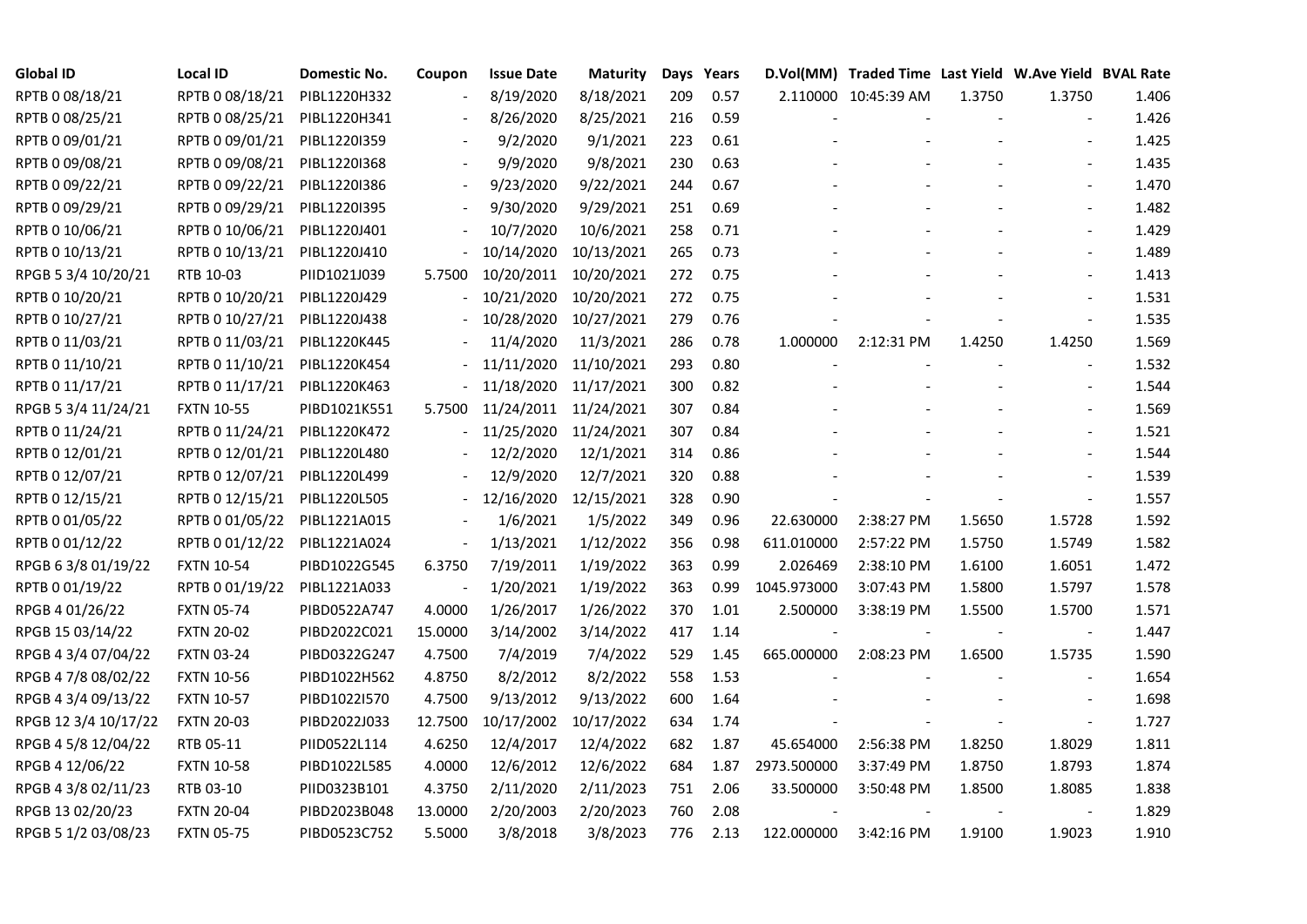| <b>Global ID</b>     | <b>Local ID</b>   | Domestic No. | Coupon  | <b>Issue Date</b> | <b>Maturity</b>       |     | Days Years |             | D.Vol(MM) Traded Time Last Yield W.Ave Yield BVAL Rate |        |                          |       |
|----------------------|-------------------|--------------|---------|-------------------|-----------------------|-----|------------|-------------|--------------------------------------------------------|--------|--------------------------|-------|
| RPGB 3 1/2 04/21/23  | <b>FXTN 07-58</b> | PIBD0723D588 | 3.5000  | 4/21/2016         | 4/21/2023             | 820 | 2.25       | 288.800000  | 3:53:34 PM                                             | 1.9200 | 1.8706                   | 1.893 |
| RPGB 11 7/8 05/29/23 | <b>FXTN 20-05</b> | PIBD2023E054 | 11.8750 | 5/29/2003         | 5/29/2023             | 858 | 2.35       |             |                                                        |        | $\overline{\phantom{a}}$ | 1.870 |
| RPGB 3 1/4 08/15/23  | RTB 10-04         | PIID1023H046 | 3.2500  | 8/15/2013         | 8/15/2023             | 936 | 2.56       | 262.000000  | 3:56:26 PM                                             | 1.9500 | 1.9046                   | 1.915 |
| RPGB 2 3/8 09/10/23  | <b>FXTN 03-25</b> | PIBD0323I252 | 2.3750  | 9/10/2020         | 9/10/2023             | 962 | 2.63       | 1571.710000 | 3:56:53 PM                                             | 1.8900 | 1.8809                   | 1.883 |
| RPGB 11 3/8 10/23/23 | <b>FXTN 20-06</b> | PIBD2023J068 | 11.3750 | 10/23/2003        | 10/23/2023 1,005      |     | 2.75       |             |                                                        |        | $\overline{\phantom{a}}$ | 2.009 |
| RPGB 6 1/4 03/12/24  | RTB 05-12         | PIID0524C129 | 6.2500  | 3/12/2019         | 3/12/2024 1,146       |     | 3.14       | 11.200000   | 2:38:33 PM                                             | 1.9500 | 1.9110                   | 1.935 |
| RPGB 4 1/2 04/20/24  | <b>FXTN 07-59</b> | PIBD0724D595 | 4.5000  | 4/20/2017         | 4/20/2024 1,185       |     | 3.24       |             |                                                        |        | $\blacksquare$           | 2.139 |
| RPGB 12 3/8 06/03/24 | <b>FXTN 20-07</b> | PIBD2024F075 | 12.3750 | 6/3/2004          | 6/3/2024 1,229        |     | 3.37       |             |                                                        |        |                          | 2.166 |
| RPGB 12 7/8 08/05/24 | <b>FXTN 20-08</b> | PIBD2024H086 | 12.8750 | 8/5/2004          | 8/5/2024 1,292        |     | 3.54       |             |                                                        |        |                          | 2.209 |
| RPGB 4 1/8 08/20/24  | <b>FXTN 10-59</b> | PIBD1024H595 | 4.1250  | 8/20/2014         | 8/20/2024 1,307       |     | 3.58       |             |                                                        |        |                          | 2.208 |
| RPGB 4 1/4 10/17/24  | <b>FXTN 05-76</b> | PIBD0524J762 | 4.2500  | 10/17/2019        | 10/17/2024 1,365      |     | 3.74       |             |                                                        |        |                          | 2.268 |
| RPGB 13 3/4 11/11/24 | <b>FXTN 20-09</b> | PIBD2024K091 | 13.7500 | 11/11/2004        | 11/11/2024 1,390      |     | 3.81       |             |                                                        |        | $\blacksquare$           | 2.323 |
| RPGB 5 3/4 04/12/25  | <b>FXTN 07-61</b> | PIBD0725D618 | 5.7500  | 4/12/2018         | 4/12/2025 1,542       |     | 4.22       |             | 7.000000 10:23:06 AM                                   | 2.4000 | 2.4000                   | 2.565 |
| RPGB 12 1/8 04/14/25 | <b>FXTN 20-10</b> | PIBD2025D103 | 12.1250 | 4/14/2005         | 4/14/2025 1,544       |     | 4.23       |             |                                                        |        | $\blacksquare$           | 2.605 |
| RPGB 2 5/8 08/12/25  | RTB 05-13         | PIID0525H130 | 2.6250  | 8/12/2020         | 8/12/2025 1,664       |     | 4.56       | 7252.365000 | 3:56:33 PM                                             | 2.5450 | 2.5414                   | 2.544 |
| RPGB 3 5/8 09/09/25  | <b>FXTN 10-60</b> | PIBD10251608 | 3.6250  | 9/9/2015          | 9/9/2025 1,692        |     | 4.63       | 2970.237000 | 3:59:09 PM                                             | 2.5450 | 2.5420                   | 2.545 |
| RPGB 12 1/8 10/20/25 | <b>FXTN 20-11</b> | PIBD2025J116 | 12.1250 | 10/20/2005        | 10/20/2025 1,733      |     | 4.75       |             |                                                        |        |                          | 2.484 |
| RPGB 18 1/4 11/29/25 | <b>FXTN 25-01</b> | PIBD2525K015 | 18.2500 | 11/29/2000        | 11/29/2025 1,773      |     | 4.85       |             |                                                        |        |                          | 2.507 |
| RPGB 10 1/4 01/19/26 | <b>FXTN 20-12</b> | PIBD2026A122 | 10.2500 | 1/19/2006         | 1/19/2026 1,824       |     | 4.99       |             |                                                        |        |                          | 2.616 |
| RPGB 6 1/4 02/14/26  | <b>FXTN 07-62</b> | PIBD0726B627 | 6.2500  | 2/14/2019         | 2/14/2026 1,850       |     | 5.07       | 3223.712000 | 3:57:41 PM                                             | 2.5825 | 2.5782                   | 2.583 |
| RPGB 3 1/2 09/20/26  | RTB 10-05         | PIID1026I057 | 3.5000  | 9/20/2016         | 9/20/2026 2,068       |     | 5.66       | 29.140000   | 3:55:35 PM                                             | 2.8000 | 2.7739                   | 2.699 |
| RPGB 6 1/4 10/20/26  | RTB 15-01         | PIID1526J019 | 6.2500  | 10/20/2011        | 10/20/2026 2,098      |     | 5.74       |             |                                                        |        |                          | 2.652 |
| RPGB 8 12/07/26      | <b>FXTN 20-13</b> | PIBD2026L139 | 8.0000  | 12/7/2006         | 12/7/2026 2,146       |     | 5.88       |             |                                                        |        |                          | 2.706 |
| RPGB 5 3/8 03/01/27  | RTB 15-02         | PIID1527C023 | 5.3750  | 3/1/2012          | 3/1/2027 2,230        |     | 6.11       | 0.050000    | 9:57:45 AM                                             | 2.9000 | 2.9000                   | 2.955 |
| RPGB 4 3/4 05/04/27  | <b>FXTN 10-61</b> | PIBD1027E617 | 4.7500  | 5/4/2017          | 5/4/2027 2,294        |     | 6.28       | 7297.240000 | 3:58:32 PM                                             | 2.6900 | 2.6826                   | 2.683 |
| RPGB 8 5/8 09/06/27  | <b>FXTN 20-14</b> | PIBD2027I140 | 8.6250  | 9/6/2007          | 9/6/2027 2,419        |     | 6.62       |             |                                                        |        | $\blacksquare$           | 2.715 |
| RPGB 6 1/4 03/22/28  | <b>FXTN 10-63</b> | PIBD1028C635 | 6.2500  | 3/22/2018         | 3/22/2028 2,617       |     | 7.17       |             |                                                        |        | $\blacksquare$           | 2.705 |
| RPGB 9 1/2 12/04/28  | <b>FXTN 20-15</b> | PIBD2028L151 | 9.5000  | 12/4/2008         | 12/4/2028 2,874       |     | 7.87       |             |                                                        |        | $\blacksquare$           | 2.790 |
| RPGB 67/8 01/10/29   | <b>FXTN 10-64</b> | PIBD1029A644 | 6.8750  | 1/10/2019         | 1/10/2029 2,911       |     | 7.97       | 172.000000  | 2:11:39 PM                                             | 2.5600 | 2.6312                   | 2.635 |
| RPGB 8 3/4 05/27/30  | <b>FXTN 20-16</b> | PIBD2030E166 | 8.7500  | 5/27/2010         | 5/27/2030 3,413       |     | 9.34       |             |                                                        |        |                          | 2.893 |
| RPGB 2 7/8 07/09/30  | <b>FXTN 10-65</b> | PIBD1030G655 | 2.8750  | 7/9/2020          | 7/9/2030 3,456        |     | 9.46       |             |                                                        |        |                          | 2.948 |
| RPGB 12 1/2 07/28/30 | <b>FXTN 25-02</b> | PIBD2530G029 | 12.5000 | 7/28/2005         | 7/28/2030 3,475       |     | 9.51       |             |                                                        |        |                          | 2.893 |
| RPGB 11 1/4 01/26/31 | <b>FXTN 25-03</b> | PIBD2531A032 | 11.2500 | 1/26/2006         | 1/26/2031 3,657 10.01 |     |            |             |                                                        |        |                          | 2.933 |
| RPGB 8 07/19/31      | <b>FXTN 20-17</b> | PIBD2031G171 | 8.0000  | 7/19/2011         | 7/19/2031 3,831 10.49 |     |            |             | 150.000000 10:29:54 AM                                 | 2.8800 | 2.8800                   | 2.893 |